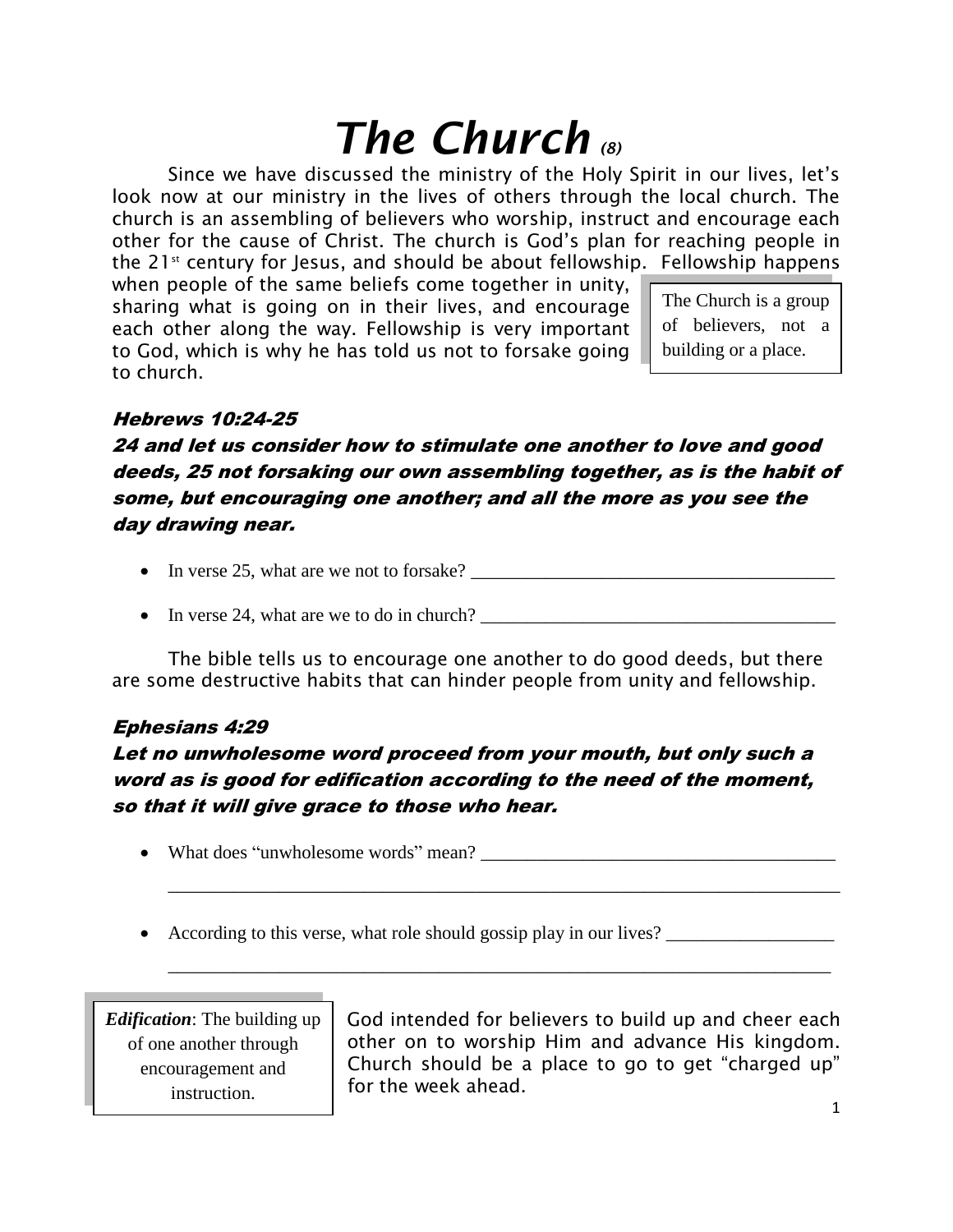Not only are we called to gather together to encourage each other, but we are to instruct each other in the teachings of the Lord. Men called of God and recognized by the church are commissioned to lead congregations. These are the pastors. These men are charged with teaching their congregations the truth of Scripture and are a guide to the people.

## 1 Timothy 5:17 The elders (pastors) who rule well are to be considered worthy of double honor, especially those who work hard at preaching and teaching.

It is good to learn together and to be able to go to a pastor and ask questions about the bible. God has it set up so that when we do not understand what we are studying on our own, we have a place to go.

Worship is also a very important part of coming together as believers. Many times this is thought to be the music and singing part of a church service, and this is a valid point, but worship goes beyond song and into the very act of giving God all that you are. A great place to go in the bible when looking for verses on praise and worship is the book of Psalms.

## Psalm 95:1

## O come, let us sing for joy to the Lord, Let us shout joyfully to the rock of our salvation.

• This verse calls believers to, "let us  $\qquad \qquad$  for joy…lets us joyfully.

Read Psalm 95:2-7 and list some things that stand out to you.

\_\_\_\_\_\_\_\_\_\_\_\_\_\_\_\_\_\_\_\_\_\_\_\_\_\_\_\_\_\_\_\_\_\_\_\_\_\_\_\_\_\_\_\_\_\_\_\_\_\_\_\_\_\_\_\_\_\_\_\_\_\_\_\_\_\_\_\_\_\_\_\_\_\_\_\_

\_\_\_\_\_\_\_\_\_\_\_\_\_\_\_\_\_\_\_\_\_\_\_\_\_\_\_\_\_\_\_\_\_\_\_\_\_\_\_\_\_\_\_\_\_\_\_\_\_\_\_\_\_\_\_\_\_\_\_\_\_\_\_\_\_\_\_\_\_\_\_\_\_\_\_\_

Our worship and praise should be directed at Jesus, and as such should draw us together in a spirit of unity. Fighting amongst God's people was never God's plan. Sometimes people allow their personal agendas to get in the way of God's design for the church, unity.

## John 17:21

That they may all be one; even as You, Father, are in Me (Jesus) and I in You, that they may also be in Us, so that the world may believe that You sent me.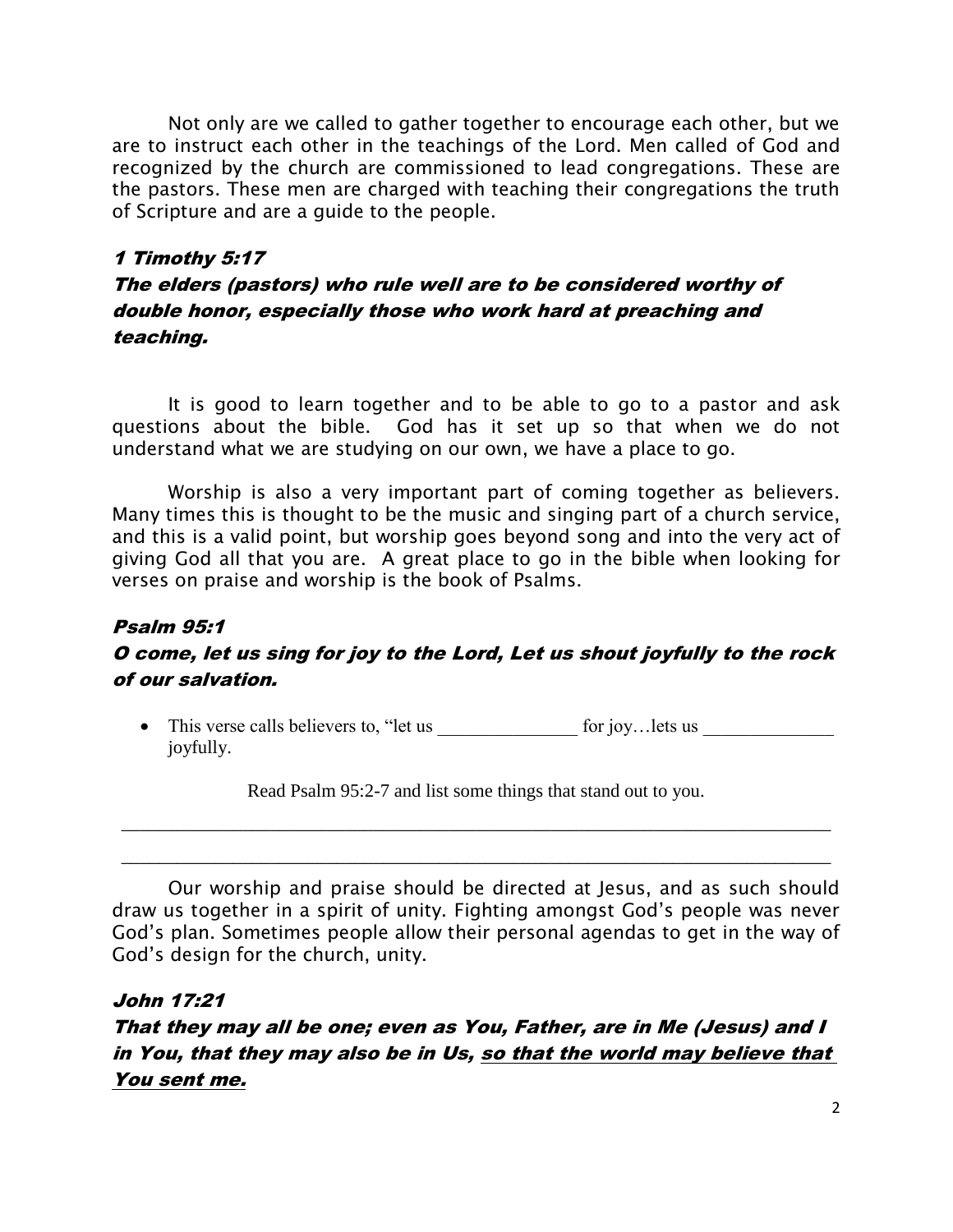We need to be unified as believers in Jesus so that the world will believe what?

\_\_\_\_\_\_\_\_\_\_\_\_\_\_\_\_\_\_\_\_\_\_\_\_\_\_\_\_\_\_\_\_\_\_\_\_\_\_\_\_\_\_\_\_\_\_\_\_\_\_\_\_\_\_\_\_\_\_\_\_\_\_\_

Unity does not mean agreeing on every point, but that we stand Our unity as believers gives proof that God really can change lives. Think about it. If believers in Christ fight amongst themselves, what does this say about our God? However, if we can stand together in unity, then this is one of the differences that God makes in our lives.

Not only is our unity important to God, but so is our purity as believers. In the bible, the church is called "*the bride of Christ*." This

united in our common purpose, moving forward together as one body.

basically means that those who follow Christ will be joined together with Him forever, never being separated from His love. As the bride of Christ, God desires us to keep ourselves pure and separated from sin that so easily distracts us from Him.

Depending on what your background is, you may have some ideas about what the church is and does that are slightly different than what God has taught. Let's look at some incorrect views concerning the church.

## *The pastor is to do everything that is necessary to run the church.*

The pastor has many responsibilities but he is not supposed to do everything. For example some churches have many people helping out with events and problems that occur. The pastor is supposed to be the leader and shepherd of the church. He is to lead people in the word of God.

There is a good illustration for what the church should be like. The pastor is the coach and the people that attend the church are the players. Kind of like a football team. The coach doesn't go out and make the plays; he advises, corrects and challenges his people to win. The players don't sit back and watch the coach play, they are the ones to work and run towards victory.

## *I just go there to get fed.*

Some people believe that going to church is the only place to feed on the word of God, and that it is the pastor's job to feed you. Yes you do learn at church, but if you want to know more about God then you feed yourself. When babies are born we feed them, cloth them and clean up after them. However, we expect them to grow into capable, self clothing, self feeding individuals. This works the same way with people who are newly born into the family of God.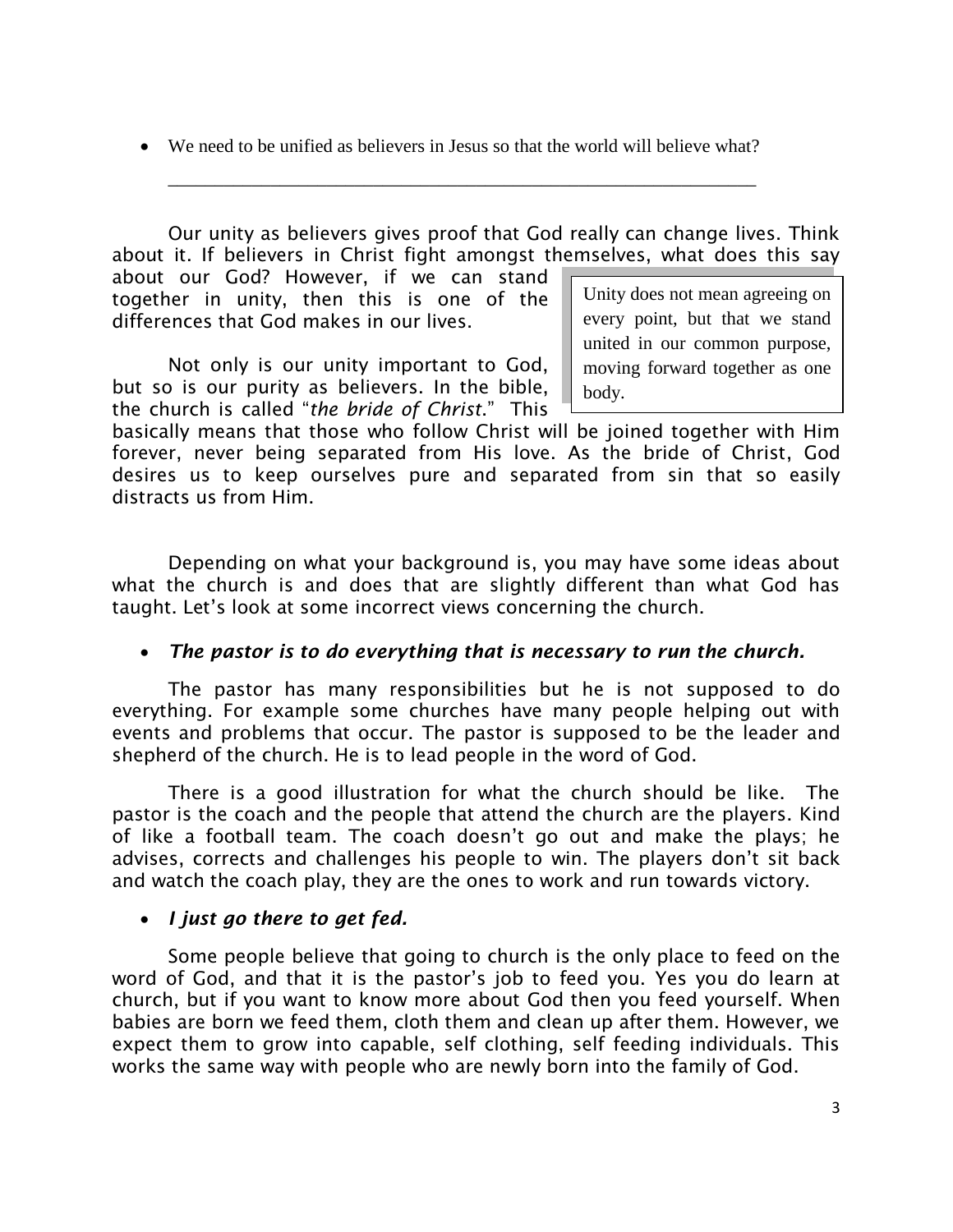## *Going to church fulfills my "goodness quota" for the week.*

Some people look at church attendance like a spiritual time card. Some wrongfully believe that it is all they have to do to please God. Others feel that they somehow get forgiveness or grow closer to God by attending. We cannot get forgiveness by anything we do. It is through the blood of Jesus that we are forgiven and brought to God. God doesn't want your time card, He wants your heart. Church attendance is more about your relationship with God and less about your duty to attend.

## *Have you been guilty of thinking one of these wrong concepts of the church?*

Now that we looked at some of the wrong ideas surrounding the church, let's look at some of the things the church actually does. There are certain practices that the church observes to honor Jesus. These practices are a governing principle that Jesus Himself asked that we keep. For this reason we call them **Ordinances** of the church. There are only two ordinances that are found in Scripture.

*1) Baptism*

## Matthew 3:13

# Then Jesus arrived from Galilee at the Jordan coming to John, to be baptized by him.

Before Jesus began his ministry he went to John the Baptist and was baptized in the Jordan river. John was baptizing for the repentance (or turning away from) sins. Jesus didn't need to turn away from any sins, He had none. However, His baptism served to ordain the beginning of His ministry.

After Jesus' resurrection, baptism was instituted as the symbol of

obedience to a life lived for Christ. Its method and meaning are closely linked, so let us look at its method first so that we better understand its meaning.

Baptism is a symbol of the death, burial and resurrection of Jesus.

#### *There are many ways baptism is currently done.*

• Sprinkling: This is the method by which the individual is sprinkled with water. Usually this is applied to the head.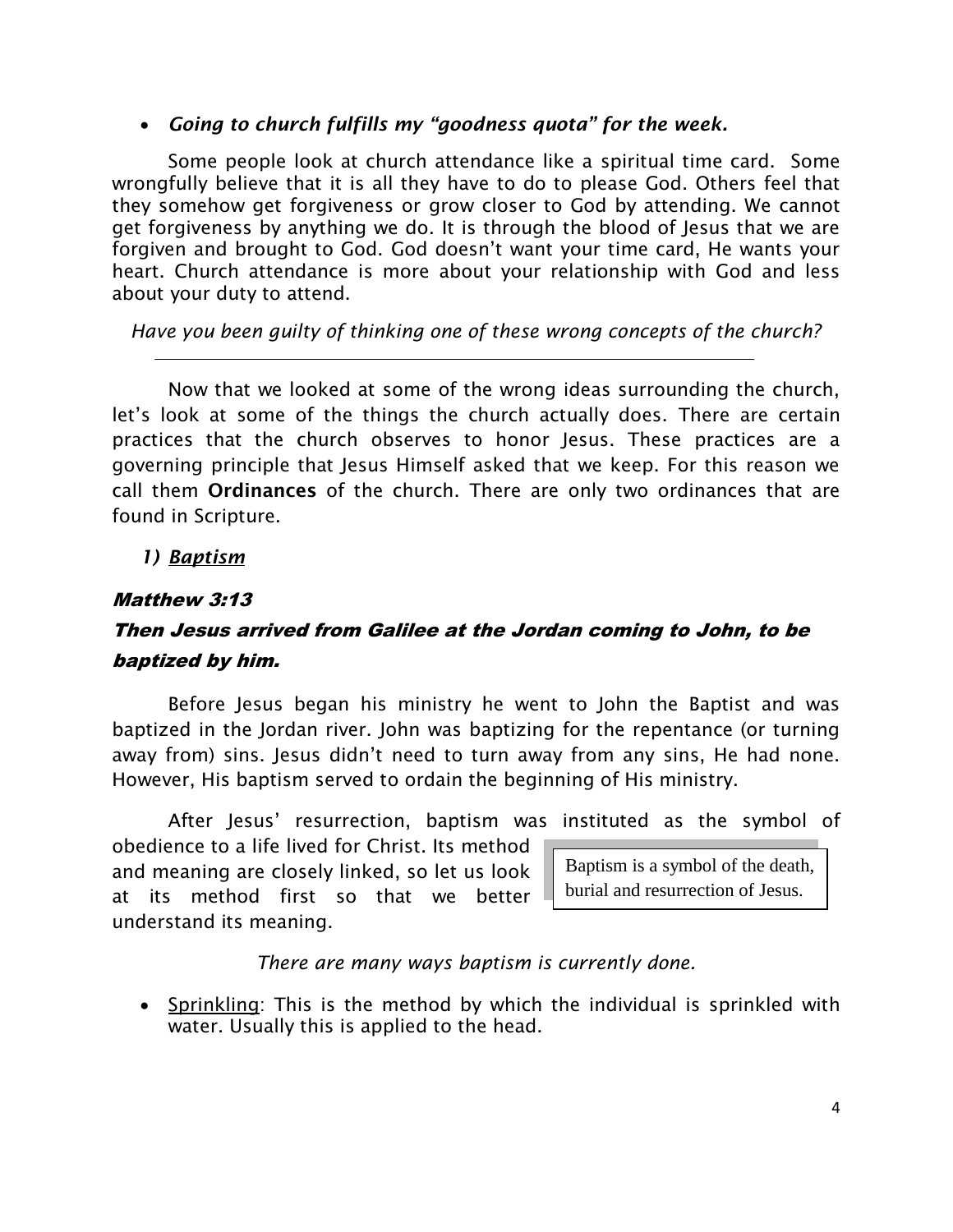- Pouring: In this method the individual has water poured upon their head, thus soaking them.
- Immersion: In this method the individual is fully submerged beneath water so as to completely cover the entire body.

## *Which way does the bible tell us to do?*

In every instance in Scripture where Baptism is referred to there is an over abundance of water mentioned. Matthew 3:13 refers to Jesus being baptized in a river. This implies that He was immersed since sprinkling or pouring could have been done at a well or with anyone's canteen.

## Acts 8:38

# And they both went down into the water, Philip as well as the eunuch, and he baptized him.

- Both of the men went \_\_\_\_\_\_\_\_\_\_\_\_\_\_\_\_\_\_\_\_\_ the water.
- Which method of baptizing would require both men to go down into the water?

In this account, Philip (a believer) led this man to faith in Jesus. The man desired to be baptized as a sign of obedience to Christ. Obviously the man would have had a water canteen with him on his long journey, but they "both went down into the water." This tells us that the man was immersed.

Later in John 3:22-23 we see Jesus baptizing next to John in a place that had "much water" there. There would be no need of much water if one was merely sprinkling or pouring. However, fully immersing people does require much water. Since this is Jesus' method of baptism it follows that we should do likewise.

*What is the meaning of baptism?*

There are two parts to baptism: the submersion and the rising back up. Each part is symbolic.

## Colossians 2:12

# Having been buried with Him in baptism, in which you were also raised up with Him through faith in the working of God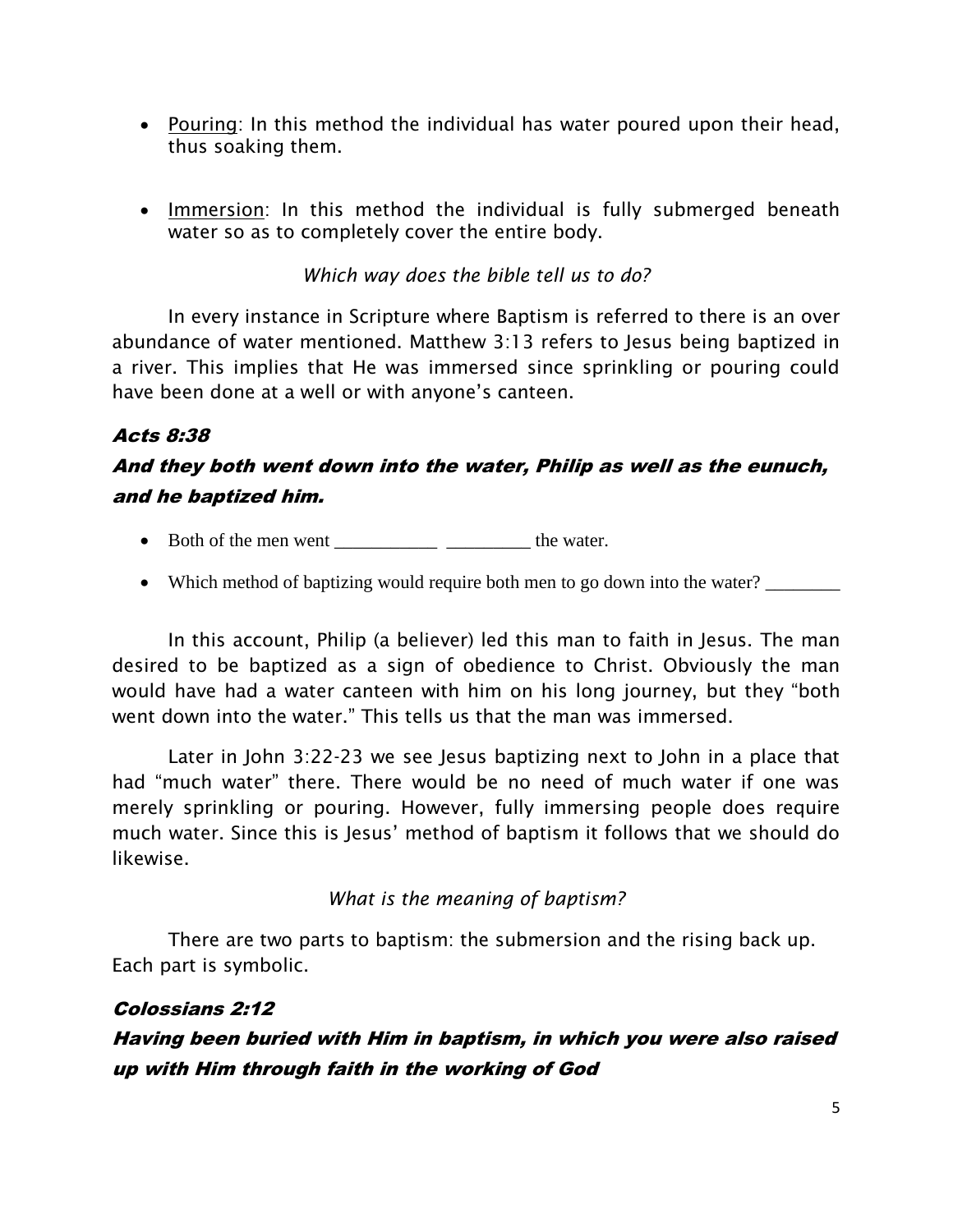When we are submerged this symbolizes the death of Christ. We believe that Jesus died for our sins personally. True obedience to Jesus means that we too also die to our old manner of life before Jesus came into it. Thus, we (the old self) died with Christ.

Since Jesus did not stay dead for long but rose up out of the grave, we too rise up out of the water symbolizing our rebirth into a new life lived in obedience to Jesus and His word.

All this is done publicly to show everyone what we believe and that we are not ashamed of our savior. This is why baptism is not for babies. Baptism is our choice to make as believers.

## Luke 9:26

# For whoever is ashamed of Me and My words, the Son of Man will be ashamed of him when He comes in His glory

• Have you been baptized by immersion since believing in Jesus?

## *2) The Lord's Supper* **(communion)**

Like baptism, the Lord's supper is a memorial of what Jesus did for us. It is important to note that both ordinances are symbolic and are done in memory of Jesus' work on the cross.

#### Luke 22:17, 19

17 And when He had taken a cup and given thanks, He said, "Take this and share it among yourselves; 19 And

Communion is **not** a supernatural event. Nothing happens to the bread and juice inside you. It does not bring forgiveness. It is in memory of Jesus.

when He had taken some bread and given thanks, He broke it and gave it to them, saying, "This is My body which is given for you; do this in remembrance of Me."

The Lord's supper, consists of two parts the bread and the drink. The bread symbolizes His body that was beaten and broken for us. Our sin brought condemnation on us, but Jesus took our full punishment upon Himself so that we would be spared.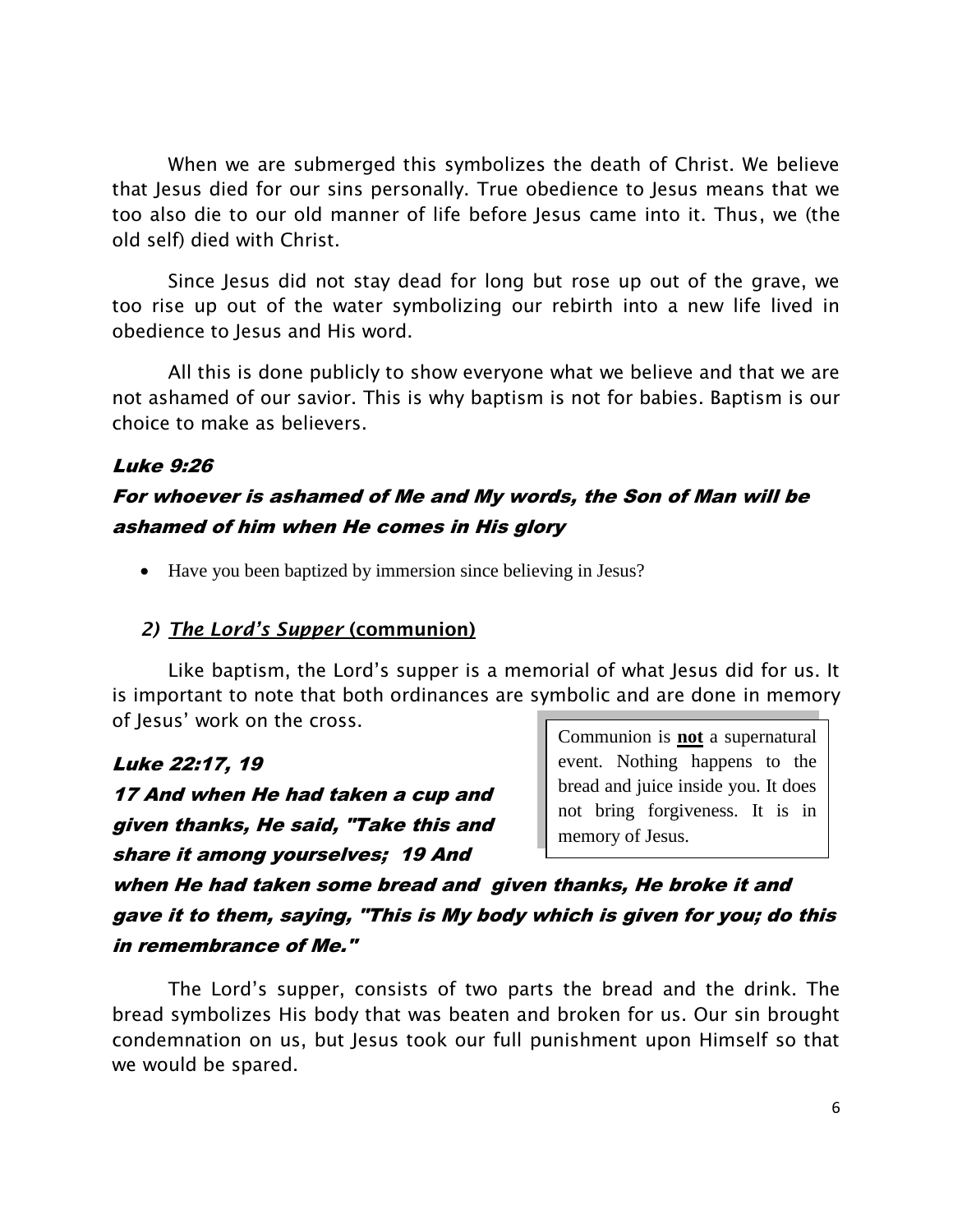The drink (usually juice) symbolizes the blood that Jesus shed on the cross to pay for our sins and bring us peace with God the Father. One of the writers of the New Testament wrote about the Lord's Supper in this way:

#### 1 Corinthians 11:24-26

24 and when He had given thanks, He broke it and said, "This is My body, which is for you; do this in remembrance of Me." 25 In the same way He took the cup also after supper, saying, "This cup is the new covenant in My blood; do this, as often as you drink it, in remembrance of Me." 26 For as often as you eat this bread and drink the cup, you proclaim the Lord's death until He comes.

Clearly the ordinances of Baptism and the Lord's Supper are done to remember what the Lord has done for us. They have no supernatural abilities, nor do they earn us favor with God on any level. Jesus did that with His death, burial and resurrection.

*Rule to the Lord's Supper:*

## I Corinthians 11:27-28

27 Therefore whoever eats the bread or drinks the cup of the Lord in an unworthy manner, shall be guilty of the body and the blood of the Lord. 28 But a man must examine himself, and in so doing he is to eat of the bread and drink of the cup.

• What does verse 28 say we are to do before partaking of the Lord's Supper?

\_\_\_\_\_\_\_\_\_\_\_\_\_\_\_\_\_\_\_\_\_\_\_\_\_\_\_\_\_\_\_\_\_\_\_\_\_\_\_\_\_\_\_\_\_\_\_\_\_\_\_\_\_\_\_\_\_\_\_\_\_\_

# *Service*

Now that we have talked about what the church is let us look into what our role should be in it. God has not only called us to unity as brothers and sisters in Christ, but He has called us to serve one another.

## 1 Peter 4:10

As each one has received a special gift, employ it in serving one another as good stewards of the manifold grace of God.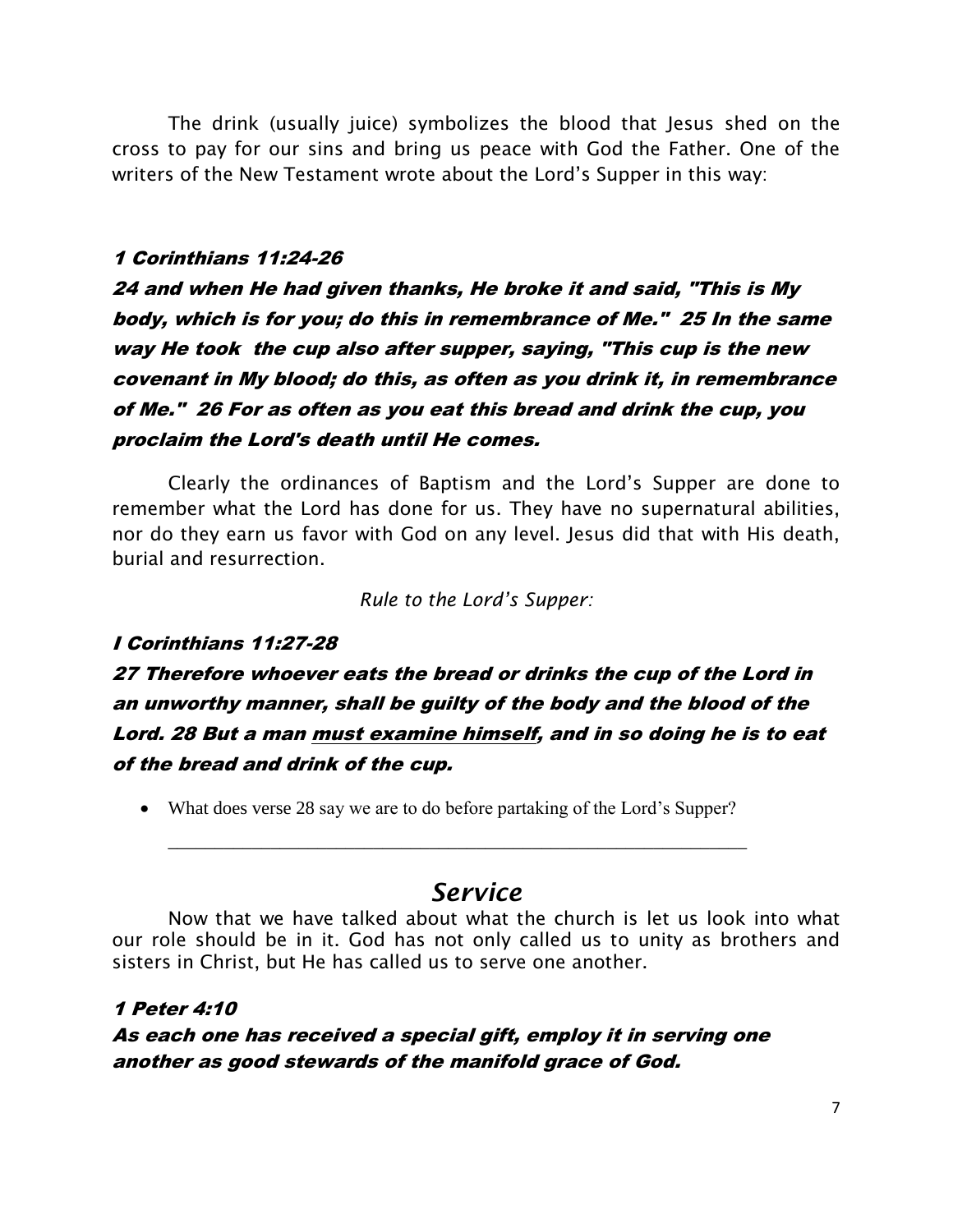• We are to serve one another as what?

God has gifted us to serve in the local church. We do this first by building up others and encouraging them in their pursuit of God's word. We also serve the church by using the gifts that He has given us. We can have an incredible impact on others around us if we fill our lives with God's teachings and listen to His prompting for our lives.

God has even told us the mindset that we are to have as we serve others in His church.

#### Philippians 2:3

# Do nothing from selfishness or empty conceit, but with humility of mind regard one another as more important than yourselves.

- How are we to regard others?
- Should we have this attitude with church members only? Yes \_\_\_\_\_ No \_\_\_\_

Our ultimate goal as the church is to reach out to people who do not know the Lord Jesus Christ as savior. This is an awesome and sometimes scary job, but this is the mission of the church. Remember, the church is God's plan for reaching people in the  $21<sup>st</sup>$  century for Jesus. What can you do to advance this mission?